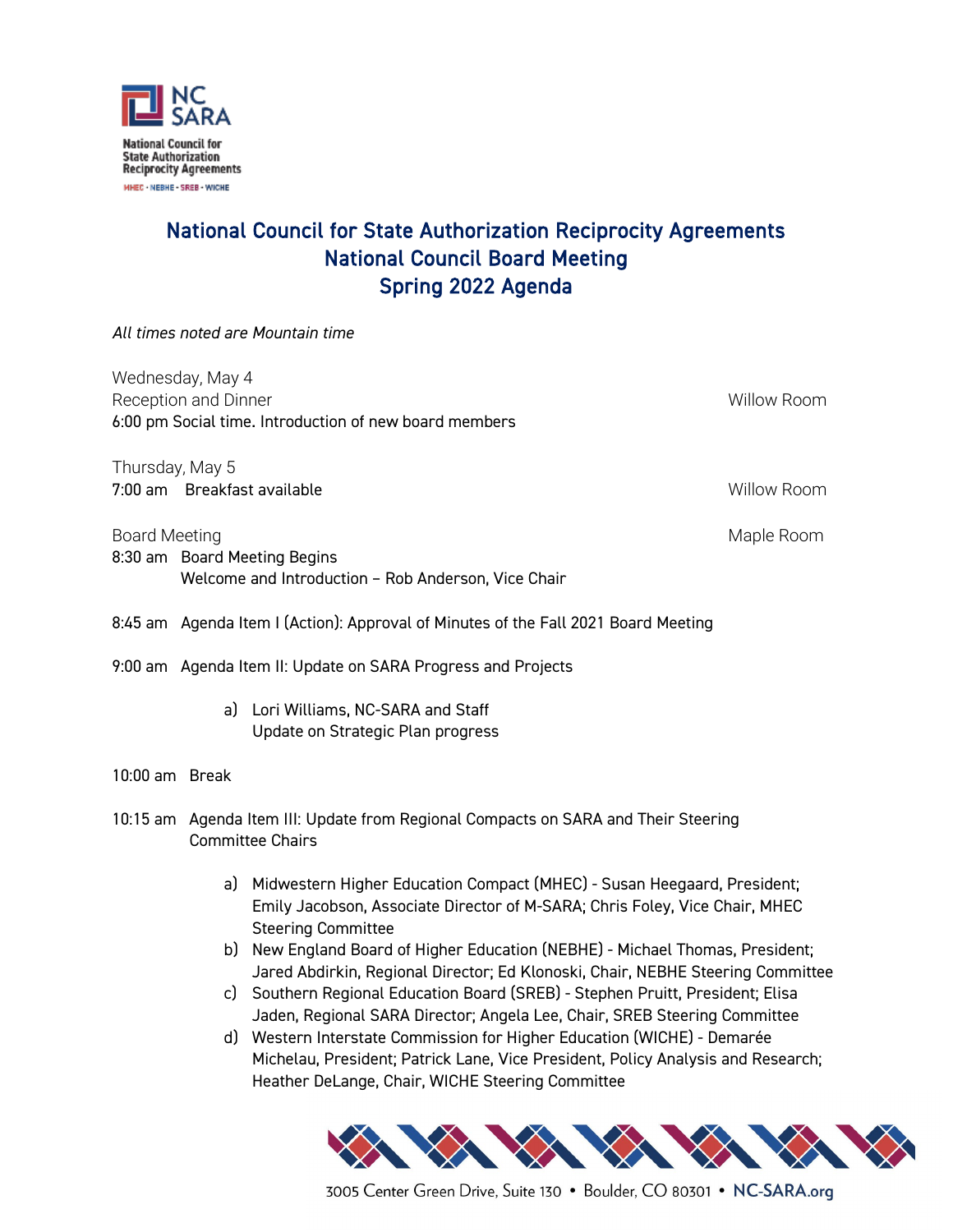Noon Lunch Willow Room

1:00 pm Agenda Item IV: ITCB Presentation on Phase 1 Results – Rob Anderson, Leroy Wade, Kevin Miiller and Leah Woodke (30 min)

- 1:30 pm Agenda Item V (Action): Report and Recommendations on Proposed Policy Review Cycle Discussion of process and summary of the public comments
	- a) Ed Klonoski, Chair, NEBHE Steering Committee and Sam Loftin, Member, WICHE Steering Committee
- 2:30 pm Break
- 2:45 pm Agenda Item VI (Action): Report and recommendations from the Finance Committee report Leroy Wade, Treasurer
	- a) Review of FY22 Q3 Financial Statement
		- Provided under separate cover.
	- b) Review of compact allocation expenses
	- c) (Action) Institution Participation Realignment Process
	- d) Recommendation for approval of the NC-SARA Budget for FY 2023
		- The proposed FY 2023 budget will be provided under separate cover.
- 3:30 pm Agenda Item VII: Report and recommendations from the Executive Committee Ed Ray, Chair
	- a) (Action) Approval of the NC-SARA FY 2022-2023 Budget (10 min)
		- The NC-SARA budget will be provided under a separate cover
	- b) Board Composition Discussion Catherine Guttman-McCabe, Potomac Law Group, PLLC (25 min)
	- c) Status update from  $21^{st}$  Century Distance Education Guidelines Working Group Pat O'Brien (10 min)

4:15 pm Board Meeting Adjourns for the day

5:30 pm Dinner – NC-SARA Office

Shuttles depart at 5:30 pm; Anticipated arrival NC-SARA office 6:15 pm Shuttle back to the hotel 8:00 pm; Anticipated arrival back to the hotel 8:45 pm

Friday, May 6 7:00 am Breakfast available Willow Room